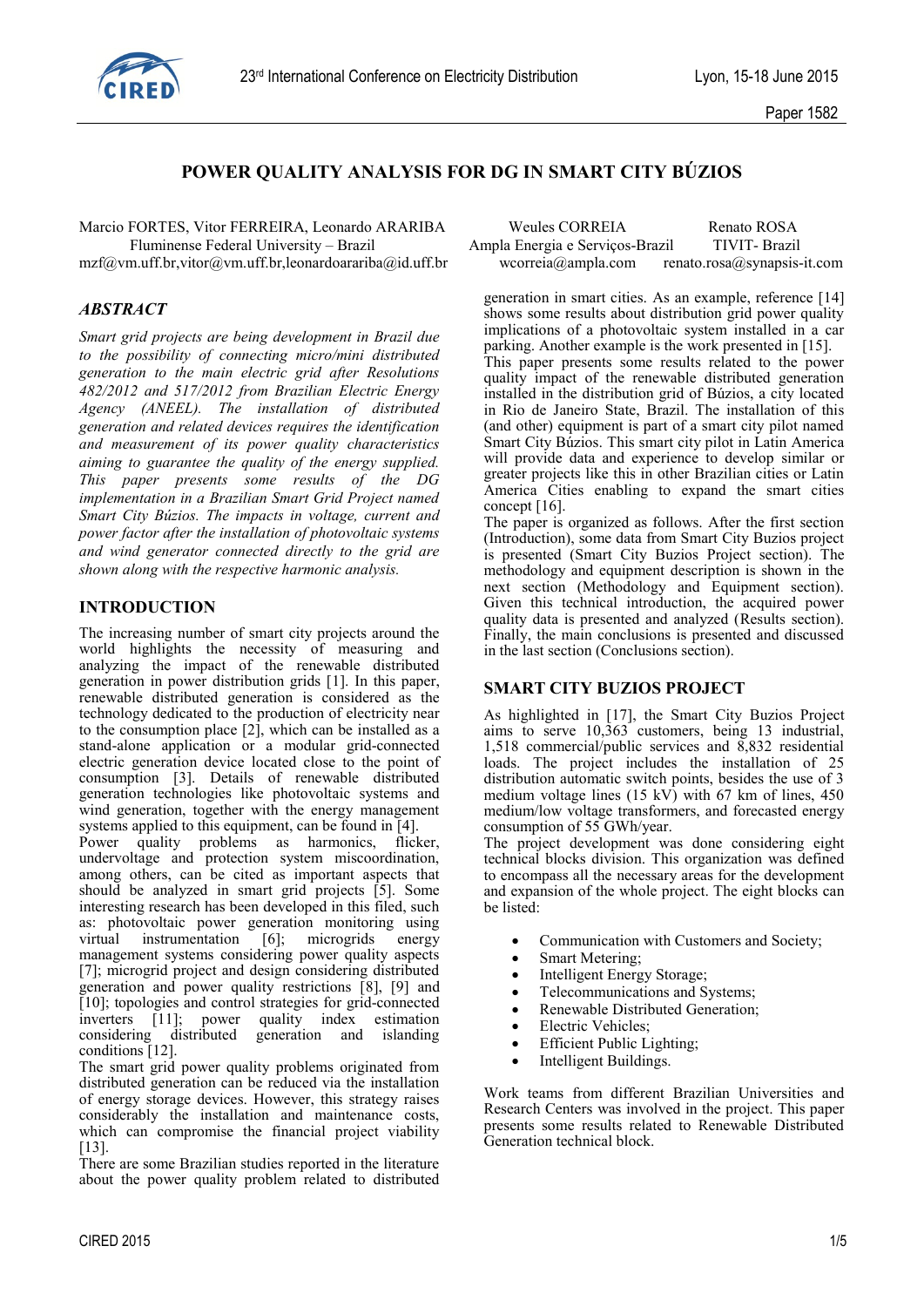

## **METHODOLOGY AND EQUIPMENT**

The first analyzed equipment was a solar photovoltaic system installed in a public educational institution devoted to children with special needs (APAE in Brazilian acronym). This distributed generation equipment was fixed in an area with considerable solar radiation (Buzios is a well-known Brazilian seaside tourist town famous by its sunny climate and its beautiful beaches). An illustration of the equipment is shown in Figure 1.

This solar photovoltaic generation system presents polycrystalline film panels along with a 220 [V] inverter. The current harmonic content of this equipment was measured and some results are presented in Table 1.



**Figure 1.** Polycrystalline film panels installed in APAE (a Brazilian public educational institution devoted to children with special needs)

**Table 1.** Greatest one-phase current harmonic content registered during a fifteen minute measurement interval.

| Order          | IA $(A)$ | IA $(%)$ |
|----------------|----------|----------|
|                | 14.67    | 100.00   |
| $\overline{2}$ | 0.543    | 3.70     |
| 3              | 0.361    | 2.46     |
| $\overline{4}$ | 0.256    | 1.74     |
| 5              | 0.219    | 1.49     |
| 6              | 0.173    | 1.18     |
| 7              | 0.137    | 0.93     |
| 8              | 0.132    | 0.90     |
| 9              | 0.123    | 0.84     |
| 10             | 0.105    | 0.71     |
| 11             | 0.096    | 0.65     |
| 12             | 0.091    | 0.62     |
| 13             | 0.078    | 0.52     |
| 14             | 0.078    | 0.52     |
| 15             | 0.068    | 0.46     |
| 16             | 0.082    | 0.56     |
| 18             | 0.078    | 0.52     |
| 20             | 0.068    | 0.46     |

The second analyzed equipment was a solar photovoltaic generation system with thin film panels. This distributed generation equipment was installed in the monitoring and control center also located in Buzios. In this experiment the objective was to analyze the current harmonic content in the inverter output, combining measurements done

before and after a LC filter contained in the equipment. This inverter is connected to four solar panels and its electronic circuit is presented in Figure 2.



**Figure 2.** Electronic circuit of the inverter dedicated to the solar photovoltaic generation system installed in the monitoring and control center in Buzios.

During the measurement period, the greatest total current harmonic distortion (THDi) verified before the LC filter was 4.987 [%]. After the LC filter and for the same measurement instant the THDi was 4.287 [%]. Figures 3 and 4 show the harmonic spectra and current waveform from one phase aiming to illustrate this behavior.



**Figure 3.** One-phase current harmonic spectrum in the inverter output of the solar photovoltaic system in the monitoring and control center. The legend is presented in Portuguese due to the equipment specification.

The third analyzed equipment was a vertical axis wind generation system directly connected to the distribution grid. An illustration of this installation is presented in Figure 5.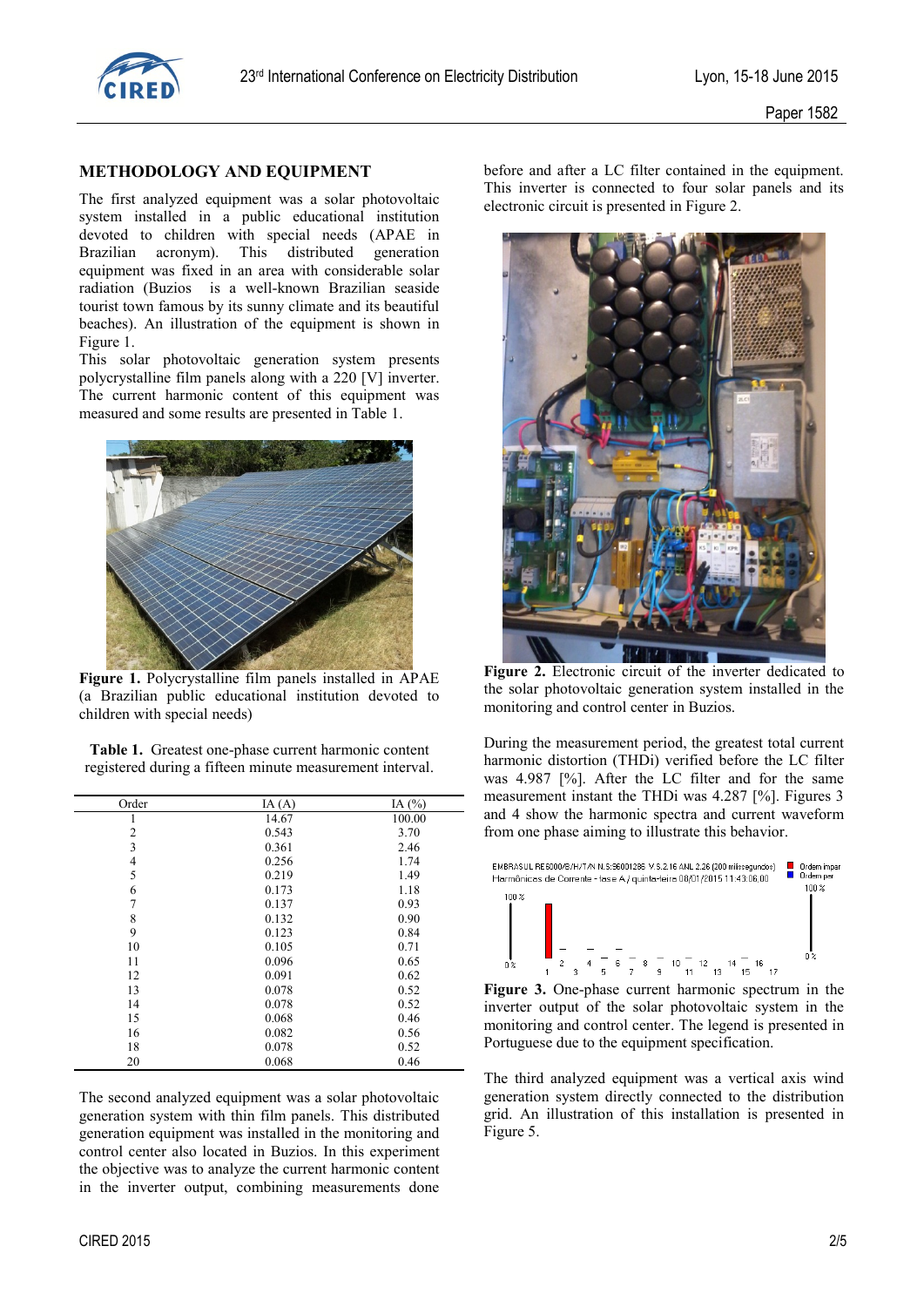



**Figure 4.** Current waveform in one-phase of the inverter output of the solar photovoltaic system in the monitoring and control center. The legend is presented in Portuguese due to the equipment specification.



**Figure 5.** Vertical axis wind generators

The current harmonic distortion was analyzed for the wind generation system considering wind velocity variations during the measurement period. The data was collected in the inverter output. The worst harmonic condition occurred for low power condition (46.764 [%]) and the harmonic content is shown in Table 2. Figures 6 and 7 present the harmonic spectrum and the one-phase current waveform, respectively.

The fourth analyzed equipment was another vertical axis wind generation system installed in the monitoring and control center in Buzios. The voltage total harmonic distortion (THDv) in the connection point between the wind system and the distribution grid is evaluated in this case. The greatest harmonic distortion that was measured is presented in Table 3. Figures 8 and 9 show the onephase voltage harmonic spectrum and the one-phase voltage waveform, respectively.

## **RESULTS**

The IEEE 519-1992 standard establishes current harmonic distortions limits for non-linear loads. Considering the size of the renewable distributed generation studied in this paper, these limits can be applied for harmonic evaluation of these systems. The

|                                                           |  |  | Table 2. Greatest one-phase current harmonic content |  |
|-----------------------------------------------------------|--|--|------------------------------------------------------|--|
| registered during a fifteen minute measurement interval - |  |  |                                                      |  |
|                                                           |  |  |                                                      |  |

| wind generation system |                                                                             |              |  |
|------------------------|-----------------------------------------------------------------------------|--------------|--|
| Order                  | IA $(A)$                                                                    | IA $(%)$     |  |
| ı                      | 0.507                                                                       | 100.00       |  |
| 2                      | 0.193                                                                       | 38.09        |  |
| 3                      | 0.058                                                                       | 11.42        |  |
| 4                      | 0.072                                                                       | 14.28        |  |
| 5                      | 0.063                                                                       | 12.38        |  |
| $\overline{7}$         | 0.039                                                                       | 7.61         |  |
| 8                      | 0.058                                                                       | 11.42        |  |
| 9                      | 0.019                                                                       | 3.80         |  |
| 11                     | 0.024                                                                       | 4.76         |  |
| 12                     | 0.014                                                                       | 2.85         |  |
| 14                     | 0.014                                                                       | 2.85         |  |
| 18                     | 0.005                                                                       | 0.95         |  |
| 21                     | 0.005                                                                       | 0.95         |  |
| 23                     | 0.005                                                                       | 0.95         |  |
| 24                     | 0.005                                                                       | 0.95         |  |
| 26                     | 0.005                                                                       | 0.95         |  |
| 27                     | 0.005                                                                       | 0.95         |  |
|                        | EMBRASHL BEROOD/R/H/T/N N S:98001286 V S 2.16 ANL 2.26 (200 miliosequedos). | Ordero imper |  |



**Figure 6.** One-phase current harmonic spectrum in the inverter output of wind generation system. The legend is presented in Portuguese due to the equipment specification.



**Figure 7.** Current waveform in one-phase of the inverter output of the solar photovoltaic system in the monitoring and control center. The legend is presented in Portuguese due to the equipment specification.

**Table 3.** Greatest one-phase voltage harmonic content registered during a fifteen minute measurement interval – wind generation system in the monitoring and control

center

| <u>center</u> |        |           |  |
|---------------|--------|-----------|--|
| Order         | VA (A) | (%)<br>VA |  |
|               | 124.25 | 100.00    |  |
|               | 0.459  | 0.36      |  |
|               | 0.819  | 0.65      |  |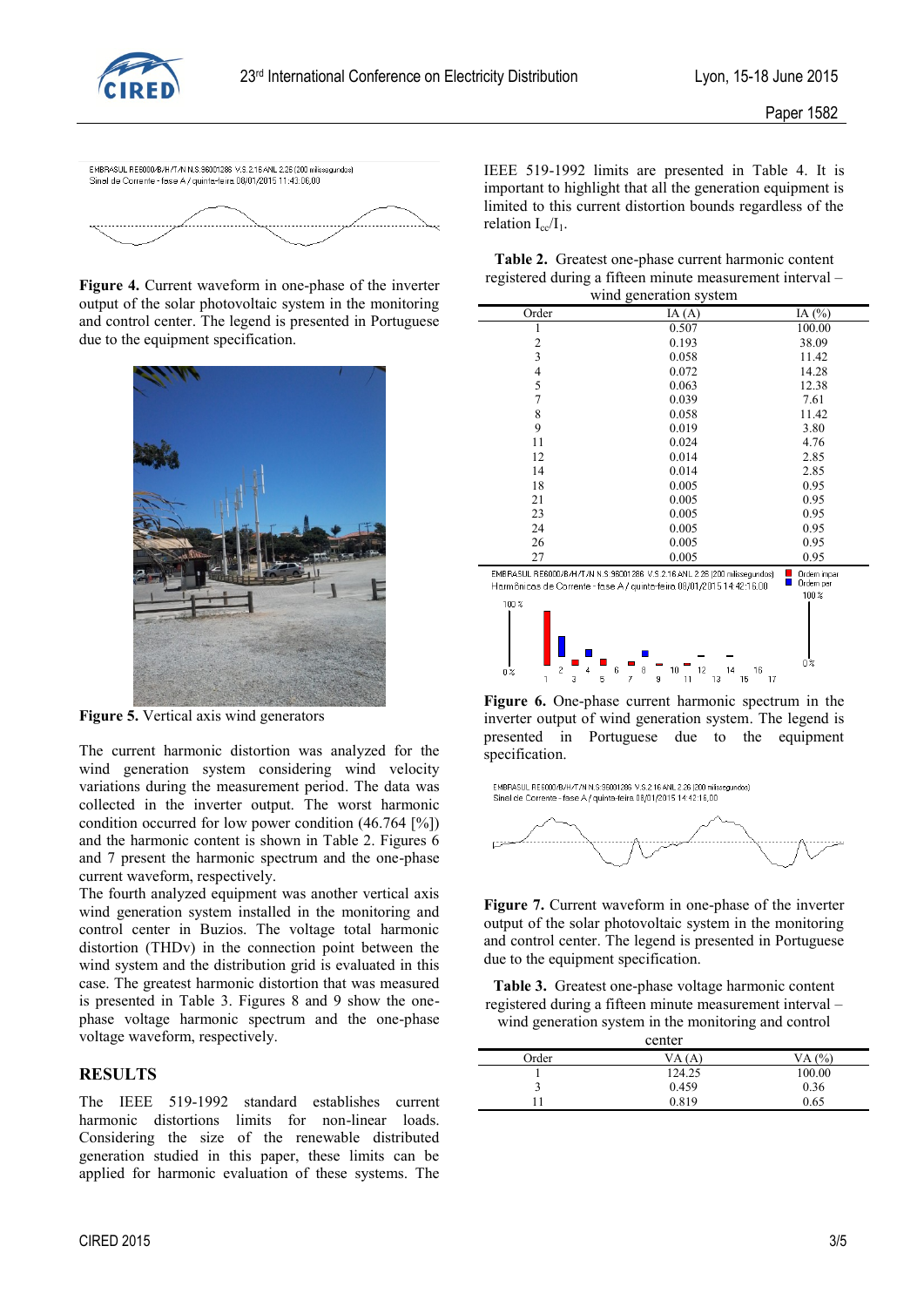



**Figure 8.** One-phase voltage harmonic spectrum in the connection point between the wind generation system and the distribution grid. The legend is presented in Portuguese due to the equipment specification.





**Figure 9.** One-phase voltage waveform in the connection point between the wind generation system and the distribution grid. The legend is presented in Portuguese due to the equipment specification.

**Table 4.** IEEE 519-1992 harmonics distortion percentage limits (Ih/I1) for non-linear loads with voltage between 120 [V] and 69 [kV]

| <b>Odd Harmonics</b> |      |                     | <b>THDi</b>         |                 |             |     |
|----------------------|------|---------------------|---------------------|-----------------|-------------|-----|
| $I_{cc}/I_1$         | h<11 | $11 \leq h \leq 17$ | $17 \leq h \leq 23$ | $23 \le h < 35$ | $35 \leq h$ | (%) |
| ${}<$ 20 ${}$ *      |      |                     |                     | 0.6             | 0.3         |     |
| 20<50                |      | 3.5                 | 2.5                 |                 | 0.5         |     |
| 50<100               | 10   | 4.5                 |                     |                 | 0.7         | 12  |
| 100<                 | 12   | 5.5                 |                     |                 |             | 15  |
| 1000                 |      |                     |                     |                 |             |     |
| >1000                | 15   |                     |                     | 2.1             |             | 20  |

The data in Table I (solar photovoltaic system with polycrystalline film) shows that the greatest odd harmonic percentage measured was the  $3<sup>rd</sup>$  order with 2.46% and the maximum THDi for all measurements was 5.637%. This value is higher than the minimum standard reference and it means that new research related to optimize system must be implemented on the controller.

The idea for the new optimize controller is to get the power quality with limit value less than the international standard. For each harmonic order analyzed separately the individual value is on the limit recommended.

In the case of the solar photovoltaic system with thin film panels (Figures 2, 3 and 4) the measured harmonic distortions is within the IEEE 519-1992 bounds (Table 4). The inverters technology (with or without the LC filter installation) provides small harmonic levels that do not impact the distribution grid.

The wind generation measurements (Table 2 and Figures 6 and 7) show that the oversizing of small wind generators can produce current distortions that are injected in the grid when operating in slow wind velocity

conditions. This evaluation is confirmed by the high THDi of 46.674 [%] and by the IEEE 519-1992 bounds passing for various orders (Table 2). Along with the insertion of harmonic filters, this condition can be minimized through the control parameter optimization aiming to disconnect from the grid (or braking) the wind generator when the wind velocity conditions are below some minimum threshold.

In terms of voltage distortion, the data presented in Table 3 is within the bounds considered in the literature. These limits are shown in Table 5 [18].

| Table 5. Distortion limits for low voltage grids [Leão |         |  |  |
|--------------------------------------------------------|---------|--|--|
|                                                        | $20141$ |  |  |

| ∠∪⊥+⊓                  |              |                |                |  |
|------------------------|--------------|----------------|----------------|--|
|                        | Special      | Generic        | Dedicated      |  |
|                        | Applications | <b>Systems</b> | <b>Systems</b> |  |
| <b>THD<sub>V</sub></b> | $3\%$        | $5\%$          | $10\%$         |  |

#### **CONCLUSIONS**

.

This paper presented some results of a Brazilian smart city pilot named Smart City Buzios. Smart city pilot projects like Smart City Buzios are important for the practical evaluation of the new renewable distributed generation technologies that will be connected to the distribution grid. This model of project allows the comparison between technologies from different companies in a real environment, where the equipment are subjected to worse conditions than the ones controlled in the labs.

This activity is complementary to the tests performed in manufactures laboratories and the data produced can be used to support the development of new solutions to answer the questions raised by the different stakeholders (engineers, utilities, academy and end-users). Along with the technology development objective, pilot projects that include university research groups present also an aspect related to professional development. This is an important feature because the technical staff should be trained with new skills and expertise in order to design, project, operate and maintain the smart grid of the future. The promotion of renewable energy to the society is another important aspect of the smart city pilot projects. In the case of a tourist city like Buzios, the spread of the information is even broader.

The power quality of energy produced by the small renewable distributed generation technology installed in Smart City Buzios can be improved. Although the obtained results are not so critical, some improvements should be considered especially about the current.

Another important aspect is the proper distributed generation system sizing. As highlighted for the wind generation system, the oversizing of the equipment brought considerable power quality problems for low velocity conditions. This is not a huge limitation in pilot projects where the technological evaluation is the one of the main objectives. However, in future scenarios considering the installation of a fleet of wind generation

.